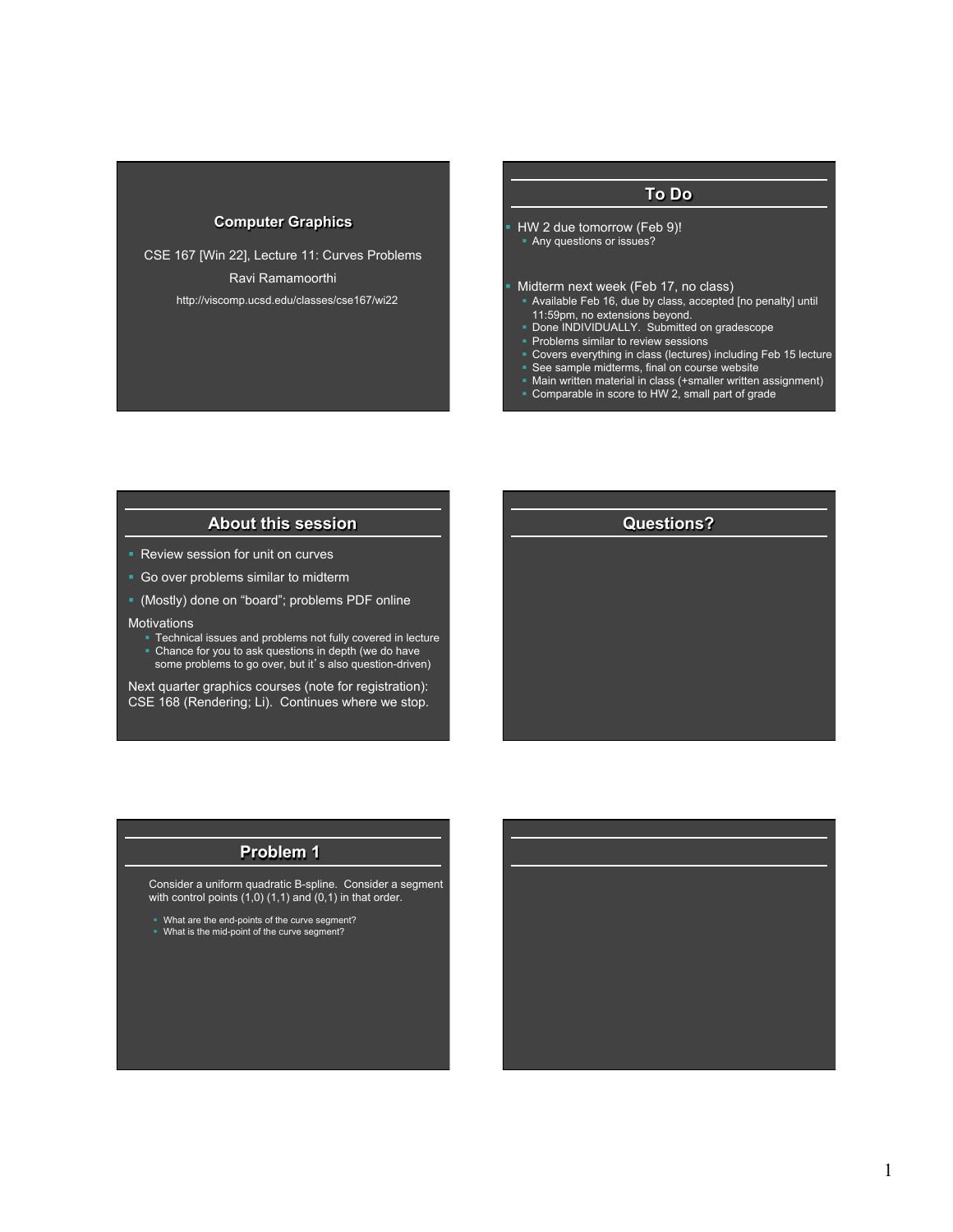# **Answer 1**

 Consider a uniform quadratic B-spline. Consider a segment with control points  $(1,0)$   $(1,1)$  and  $(0,1)$  in that order.

§ What are the end-points of the curve segment? § What is the mid-point of the curve segment?

Answer: LEFT (1,½) MIDDLE (7/8, 7/8) RIGHT (½,1)

#### **Problem 2**

- Consider a uniform cubic B-spline. Consider a segment with control points  $(-1,-1)$   $(-1,1)$   $(1,1)$  and  $(1,-1)$  in that order.
- § What are the end-points of the curve segment? § What is the mid-point of the curve segment?



# **Answer 2**

 Consider a uniform cubic B-spline. Consider a segment with control points  $(-1,-1)$   $(-1,1)$   $(1,1)$  and  $(1,-1)$  in that order.

§ What are the end-points of the curve segment? § What is the mid-point of the curve segment?

Answer: LEFT (-2/3,2/3) MID (0,11/12) RIGHT (2/3,2/3)

### **Problem 5**

 Consider the problem of using a Bezier curve to approximate a circle. There exist efficient algorithms to draw Bezier curves, so it is often convenient to reduce other primitives to them. Because of symmetry in a circle, we will consider only the positive quadrant, i.e. with arc endpoints (1,0) and (0,1). What are the control points of a quadratic Bezier curve that best approximates the quarter circle? In<br>particular, the end-points and tangents at those end points of the<br>approximating Bezier curve must match those for the quarter circle.<br>What is the maximu mid-point of the Bezier curve?